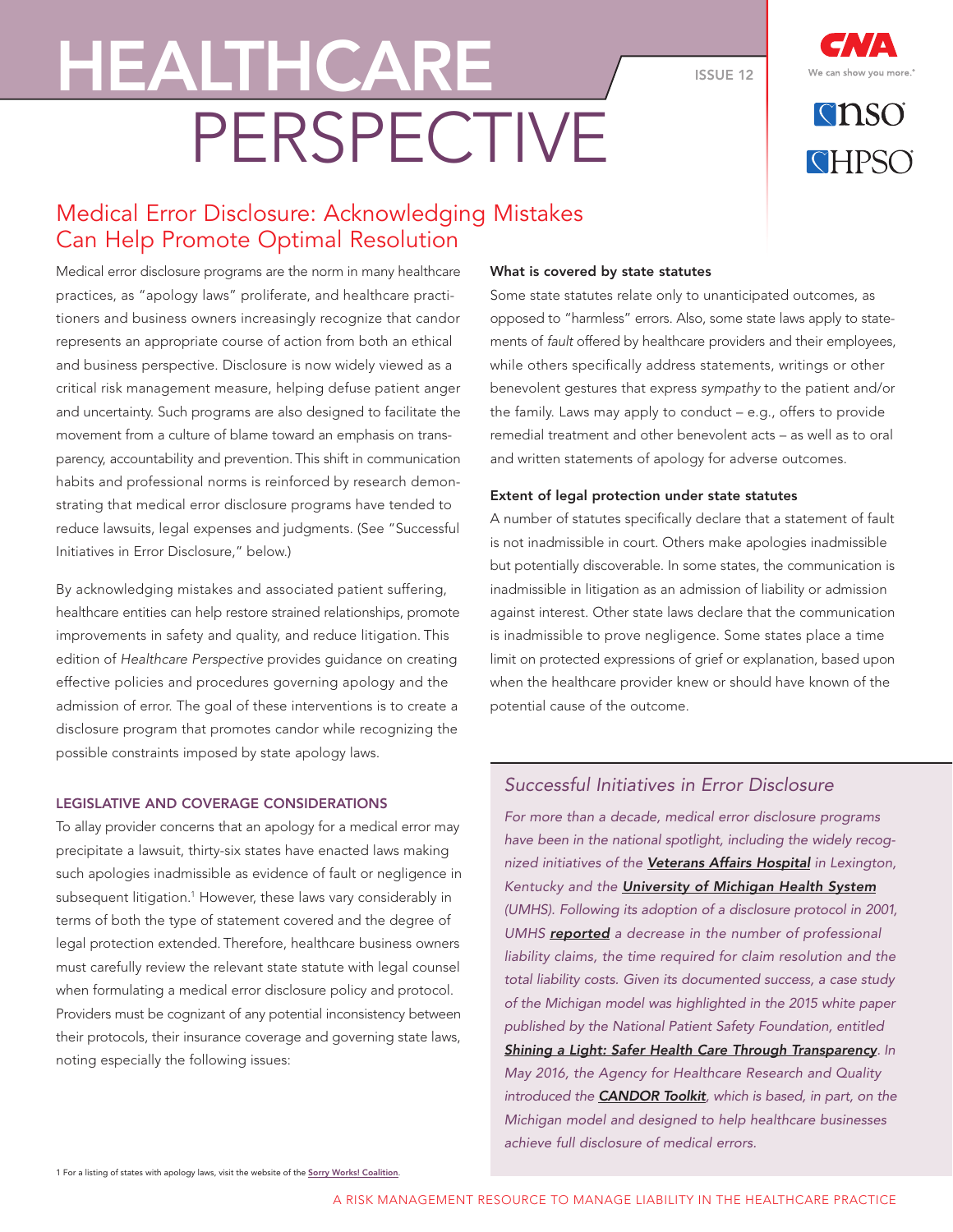#### Insurance provisions to consider

The medical professional liability policy may expressly prohibit insureds from voluntarily assuming liability or entering negotiations regarding a claim without advice and/or consent of the carrier. Therefore, healthcare business owners and providers should review their professional liability insurance coverage with legal counsel before formulating an apology protocol.

#### OVERCOMING POTENTIAL BARRIERS TO DISCLOSURE

While apology laws may mitigate some legal exposures, they do not necessarily overcome the healthcare community's reluctance to acknowledge and discuss medical mistakes. The following strategies, among others, can help healthcare business owners actively address barriers to honest disclosure:

#### Define error

The lack of consensus within the healthcare community about what constitutes medical error presents one obstacle to disclosure. Many business entities reserve apologies only for those incidents that could have been avoided through adherence to professional standards of care. Others assert that an error causing minimal harm, or harm to a patient who is already near death, need not be disclosed. Finally, some healthcare practices have instituted a lower threshold, offering apologies whenever the course of care, whether reasonable or not, fails to go as planned. An effective disclosure policy thus begins with a clear definition of "medical error." Perhaps the most widely utilized definition comes from The Joint Commission, which considers as an error any unintended act, either of omission or commission, or any act that does not achieve its intended outcome.

Definitions for medical error, clinical misadventure, near-miss and sentinel event should be clearly delineated and reviewed regularly to identify possible sources of confusion and to clarify reporting protocols. One effective strategy is to frame disclosure parameters in terms of objective patient outcome, and to issue an apology for events that:

- Cause actual patient harm.
- Possess clear or potential clinical significance.
- Constitute an unexpected safety event.
- Result in an unanticipated outcome.
- Involve an unwanted treatment or substance reaching the patient.

#### Support providers

Another common barrier to disclosure relates to the isolation experienced by many providers in the wake of a medical mishap. A disclosure support team can help assuage this feeling, ensuring that policies and procedures are implemented in a consistent and timely manner. Deployed in the immediate aftermath of an event, the team compiles pertinent information, working close with providers to determine whether a disclosure statement and apology are indicated. Support team members should represent such areas as business/clinical operations, risk management, patient safety and quality improvement. Whatever their specific area of expertise, all members should be team players with strong communication skills presented in a courteous, straightforward manner.

#### Draft written protocols

In order to be effective, disclosure policies must be universally binding, widely publicized and integrated into the healthcare entity's overall program for managing adverse events. By making disclosure a formal protocol, equivalent to such practices as informed consent and privacy notice documentation, healthcare businesses signal the importance of openness and provide staff members with necessary guidance when discussing a matter as sensitive as medical error.

#### QUICK LINKS

- ["Medical Error Calls for Honest Disclosure,"](http://www.amednews.com/article/20110912/profession/309129949/5/) American Medical News. Posted September 12, 2011.
- Moyes, A. et al. "Disclosure of Adverse Events and [Medical Errors."](http://www.emdocs.net/disclosure-of-medical-errors/) emDocs, June 16, 2016.
- Rodak, S. "4 Tips to Implement a Transparent Medical [Error Disclosure Policy."](http://www.beckershospitalreview.com/quality/4-tips-to-implement-a-transparent-medical-error-disclosure-policy.html) Infection Control & Clinical Quality, July 30, 2013.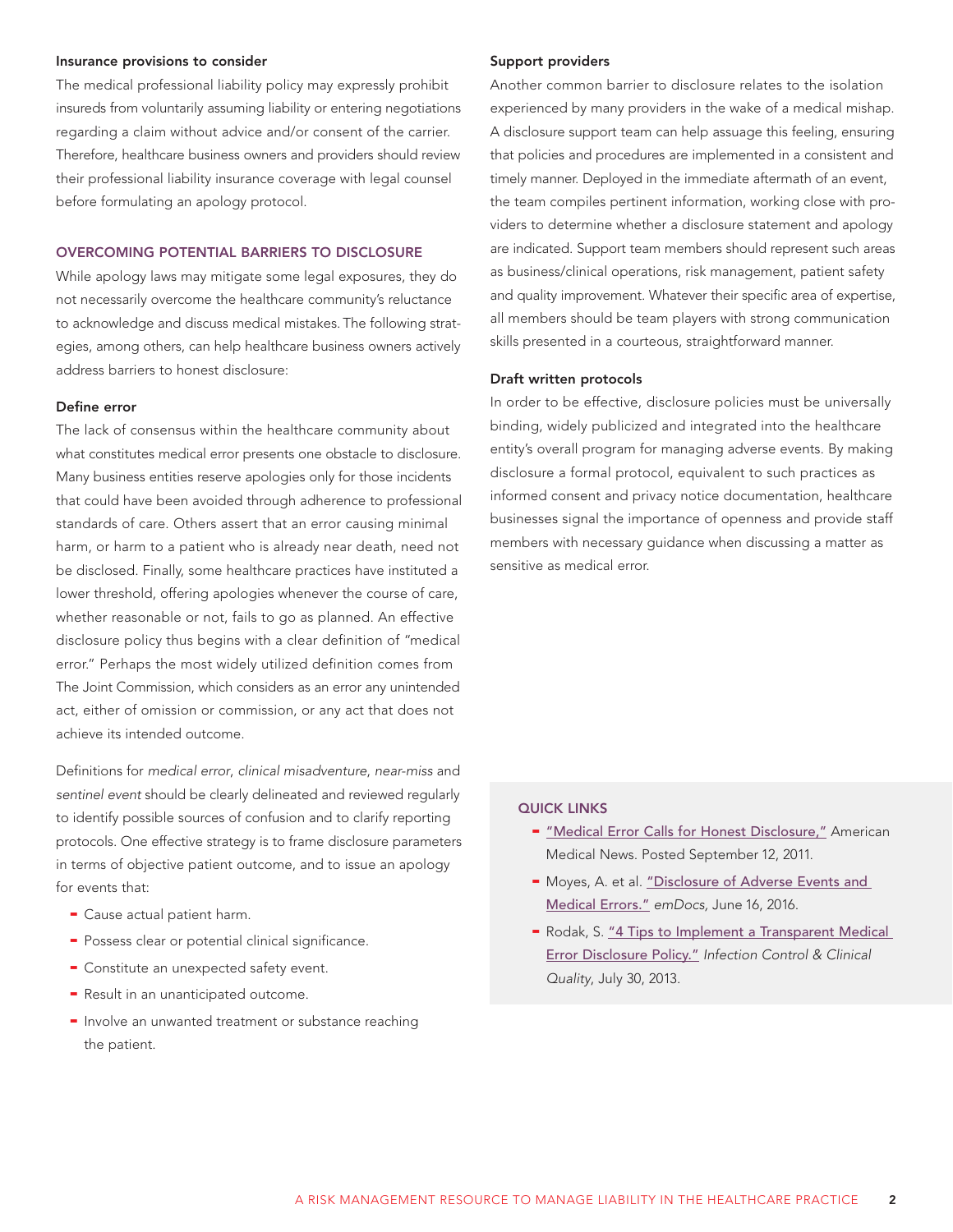#### RESPONDING TO AN EVENT

Medical error disclosure programs take many different forms, but they all share the goal of establishing and/or maintaining positive rapport between patients/family members and providers when events threaten to undermine communication. The following suggested strategies can help healthcare business owners initiate discussions between leadership and clinical staff about how to improve the process of acknowledging significant occurrences:

#### Analyze the sequence of events

When a qualifying event occurs, staff members must act quickly and decisively to collect facts and establish communication with the patient and/or family. A sequence-of-events analysis, conducted expeditiously, can provide answers to basic questions and facilitate timely scheduling of the initial patient/family meeting. Unlike a comprehensive investigation, which aims at definitively determining the source of a harmful error, the initial analysis provides critical information without acknowledging fault or assigning blame. The preparatory review should permit staff to:

- Report the known facts of the occurrence to the patient and/or family.
- Explain any clinical implications.
- Extend a sincere apology for the unexpected nature of the event.
- Commit the healthcare practice to a thorough investigation.

#### Select a spokesperson

To avoid intimidating or overwhelming the patient, one person – such as a manager or the business owner – should be designated to serve as the entity's spokesperson. As primary caregivers often experience their own emotional distress following an event, some business owners select an individual who is not connected to the incident, and thus is better qualified to describe the event and its possible causes and consequences in a clear and unbiased manner. Meet promptly with the patient and/or family. Initial disclosure involves an expression of understanding and empathy intended to re-establish trust and communication after an event. The message should be neither fully scripted nor completely improvised. Essential points should be decided in advance, but the discussion should flow naturally and all patient/family questions should be answered. It is important to be as candid as knowledge and circumstances permit, as partial disclosure can lead the patient to believe that important information about an error is being withheld. If questions cannot be answered in full due to the timing of an

investigation, the spokesperson should acknowledge such and indicate to the patient/family that additional information will be forthcoming when available.

Productive encounters will generally include the following elements:

- Acknowledge that something unexpected has occurred, without prematurely inferring its cause (e.g., "you experienced a reaction after taking the medication").
- Describe the nature of the event, referring to established facts only and indicating what is not yet known (e.g., "we are not yet sure of exactly what happened, but we will be reviewing the event over the next few days and will keep you informed").
- Explain the clinical implications of the event, including possible harm to the patient (e.g., "the following symptoms are associated with the reaction").
- State the actions that have been and will be taken to treat or ameliorate the consequences of the event, focusing on the patient's immediate care needs and condition.
- Offer a sincere "I'm sorry" for the situation (e.g., "I am sorry this happened; you certainly didn't expect something like this to happen during rehabilitation").
- Convey sympathy for the patient's or relatives' feelings (e.g., "you must be under considerable stress") and ask the patient or relatives to share their questions and concerns.
- Promise a swift and thorough investigation, citing business policy and procedure regarding timeframes, if possible.
- Provide the names and telephone numbers of key contact persons, including those responsible for managing the patient's ongoing care and for addressing complaints or concerns the patient or family may have.
- Identify where the patient/family can obtain support services for immediate needs, including lodging and counseling.
- Suspend charges and expenses related to the event, pending a full investigation.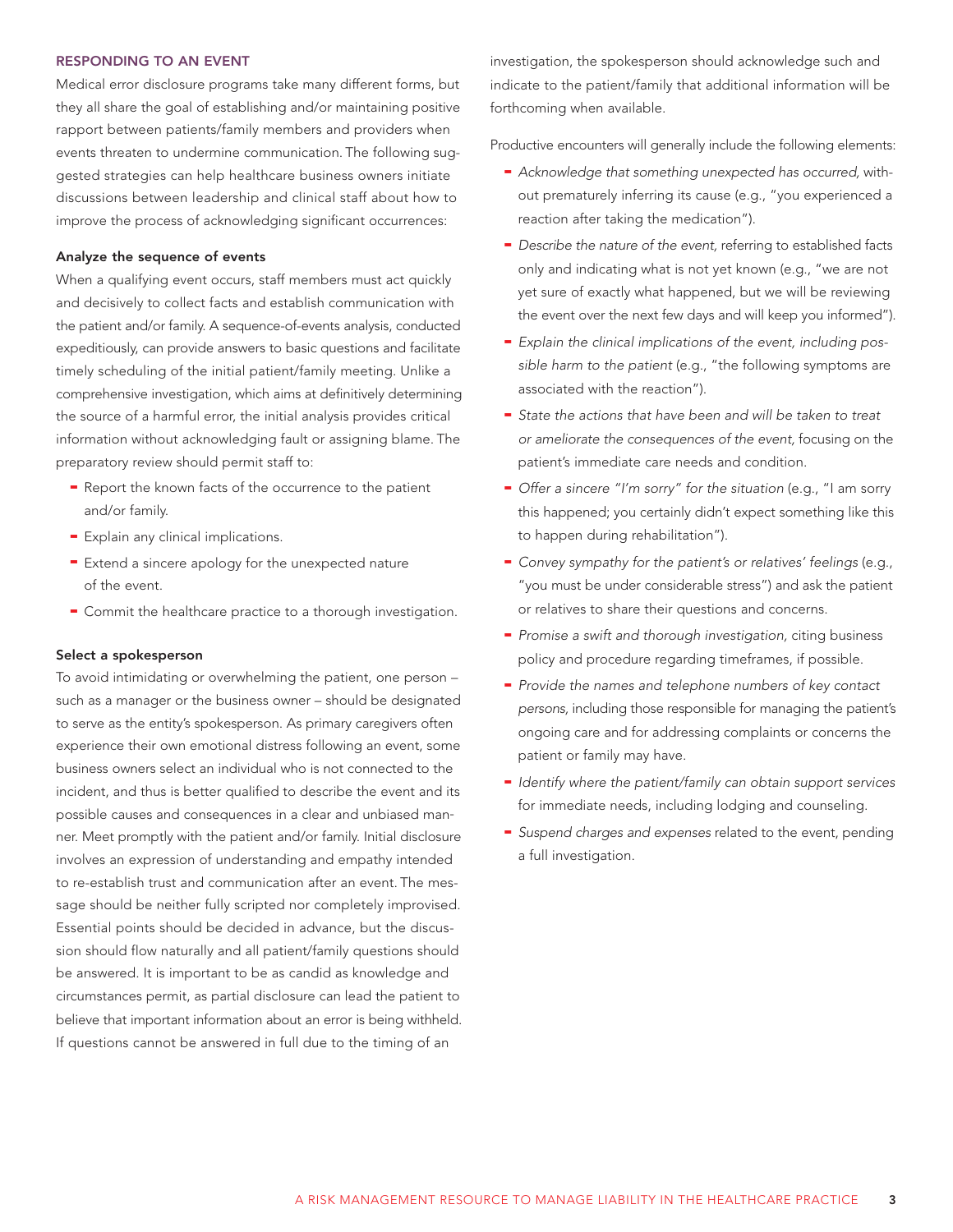Occasionally, a healthcare business owner learns of an event only after the patient has left the facility. If the patient has engaged legal counsel in the interim, providers should consult with defense counsel before meeting with the patient and their attorney, in order to appreciate legal and tactical considerations that may be required by statutory law. Providers who attend patient/attorney meetings are often joined by their legal counsel and other designated representatives. At the meeting, attendees should review all information known to date and answer factual questions about the event in the same candid manner as when meeting with the patient alone. Regardless of when the exchange occurs, prepare a written account of the meeting, specifying who was present at the meeting, what was said, what was promised, and what questions were asked and answered.

#### Investigate thoroughly

Only a comprehensive investigation can reveal the system weaknesses that caused the event, thus minimizing the likelihood of recurrence. Depending on the resources, the investigation may be conducted by appointed staff members, individuals involved, and/or outside experts. Every incident should be thoroughly and objectively reviewed in order to:

- Understand more fully the event itself and the actions that precipitated it.
- Verify whether the patient's condition was adversely affected by the event, and identify possible future ramifications.
- Determine whether the care provided was reasonable under the circumstances, and if not, how it could have been improved.

During the investigative phase, the designated spokesperson should serve as an intermediary between the organization and the patient, with responsibility for relaying findings and answering questions.

#### Provide closure

A meeting at the close of the investigation sets the stage for an open discussion of findings and a final resolution of the incident. If the process concludes that treatment did not fulfill the standard of care, then the business owner, in concert with advice of legal counsel, should determine whether it is time to acknowledge fault, express regret and offer redress. As with all other encounters in the disclosure process, the summary meeting requires careful consideration of how to describe the event and its aftermath. The spokesperson should be prepared to answer all reasonable patient questions, including queries on such sensitive topics as whether disciplinary measures were taken against any providers and what the healthcare practice and providers have learned from the event. A copy of the patient healthcare information record should be given to the patient or attorney, if it is requested.

The closure meeting should encompass:

- Investigative findings, including the proximate cause and known consequences of the event.
- The role of individual error in the event, as well as system issues that contributed to the outcome.
- Steps taken to prevent recurrence, including changes in procedures and the level of resources.
- Future monitoring and measuring of clinical care to evaluate efficacy of improvements.
- Names of parties informed of the event, including regulatory agencies, accrediting organizations and external review bodies.
- Redress for injuries, pain and suffering, and any legal expenses.

Even if the investigation reveals that the care rendered was appropriate, a support person should offer to meet with the patient and/ or a legal representative to discuss the findings. Full explanations and a sincere expression of empathy and compassion often will suffice in such situations.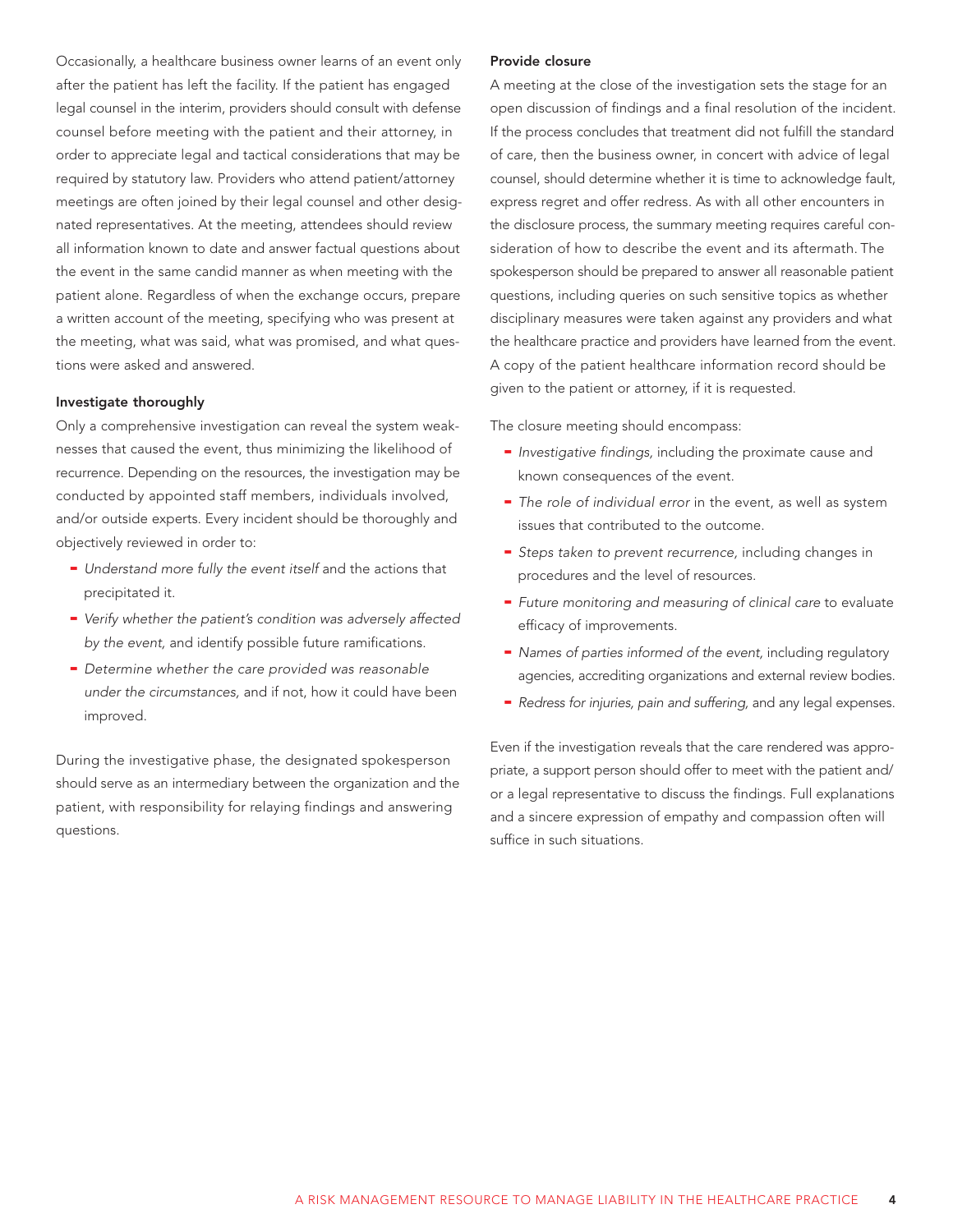#### Issue an apology, if warranted

Whether an apology should be offered and how it should be framed depend on the evidence compiled. Factors to consider include the degree of certainty surrounding the event, the severity of the incident, and the element of human and system error. Policy documents should outline the proper course of action. If the decision is made to offer an official apology, the apology should be given by an individual of stature serving as the authorized representative who can:

- Take ownership of the incident on behalf of the healthcare practice, acknowledging a connection between actions taken and the unintended outcome.
- Speak forthrightly and clearly, without gratuitous fingerpointing.
- Prioritize the patient care needs and otherwise commit to serve the healthcare needs of the patient.

For a risk control checklist addressing the disclosure process, see ["Risk Control Checklist: The Four Rs Of Medical Error Disclosure,"](#page-5-0) on page 6.

#### STRATEGIES FOR SUCCESS

#### 1. Make disclosure mandatory

Honesty cannot be optional – telling patients and families the complete truth is the only way to safeguard a healthcare practice's integrity. Staff at all levels should be subject to the program's requirements without exception, as exemptions based upon employment status or position within the practice will undermine the program's success. While the provider's personal discomfort and emotional state should be considered, the needs and feelings of the patient and the family must take precedence.

By migrating from a culture of blame to one of openness and candor, the healthcare practice is better positioned to understand why medical errors happen and how they can be prevented.

#### 2. Teach staff how to apologize effectively and sincerely

Many healthcare providers may be less likely to disclose a mistake due to a concern that patients ultimately will not understand what is being told to them. These fears may translate into an impatient or defensive attitude, defeating the purpose of the disclosure. Healthcare business owners and clinical staff should be encouraged to be clear and concise in their words, and sympathetic and unassuming in their tone. They also should understand the need to:

- Speak candidly and directly, avoiding medical jargon.
- Maintain eye contact and suitable body language.
- Explain events thoroughly without blaming or judging others.
- Express personal feelings, when appropriate.

For more tips on how to make effective apologies, see ["Apologizing Dos and Don'ts,"](#page-7-0) page 7.

#### 3. Do not procrastinate

Time is of the essence in the age of the 24-hour news cycle. Reluctance to communicate in the wake of an event increases the likelihood that the patient or family will learn of the occurrence from an outside source, thereby derailing the disclosure process before it is initiated. Prompt intervention may involve telling a patient that while few facts about the event are currently known, an investigation is proceeding and additional information will be provided as it becomes available. Explain the sequence of steps to be implemented, including target dates, as this will help earn the trust of both the patient and the family.

#### 4. Protect staff who report incidents

As the success of a disclosure program depends upon the willingness of staff members to report incidents, a business owner must dedicate itself to protecting employees against retaliatory actions. By migrating from a culture of blame to one of openness and candor, the practice is better positioned to understand why medical errors happen and how they can be prevented.

An effective medical error disclosure program can minimize the doubt and hesitation in the wake of an untoward event, encouraging providers to communicate swiftly and openly with patients. By offering information, accountability, empathy and emotional support to patients who have suffered an injury, healthcare providers and business owners demonstrate that they are worthy of trust and confidence at a critical moment.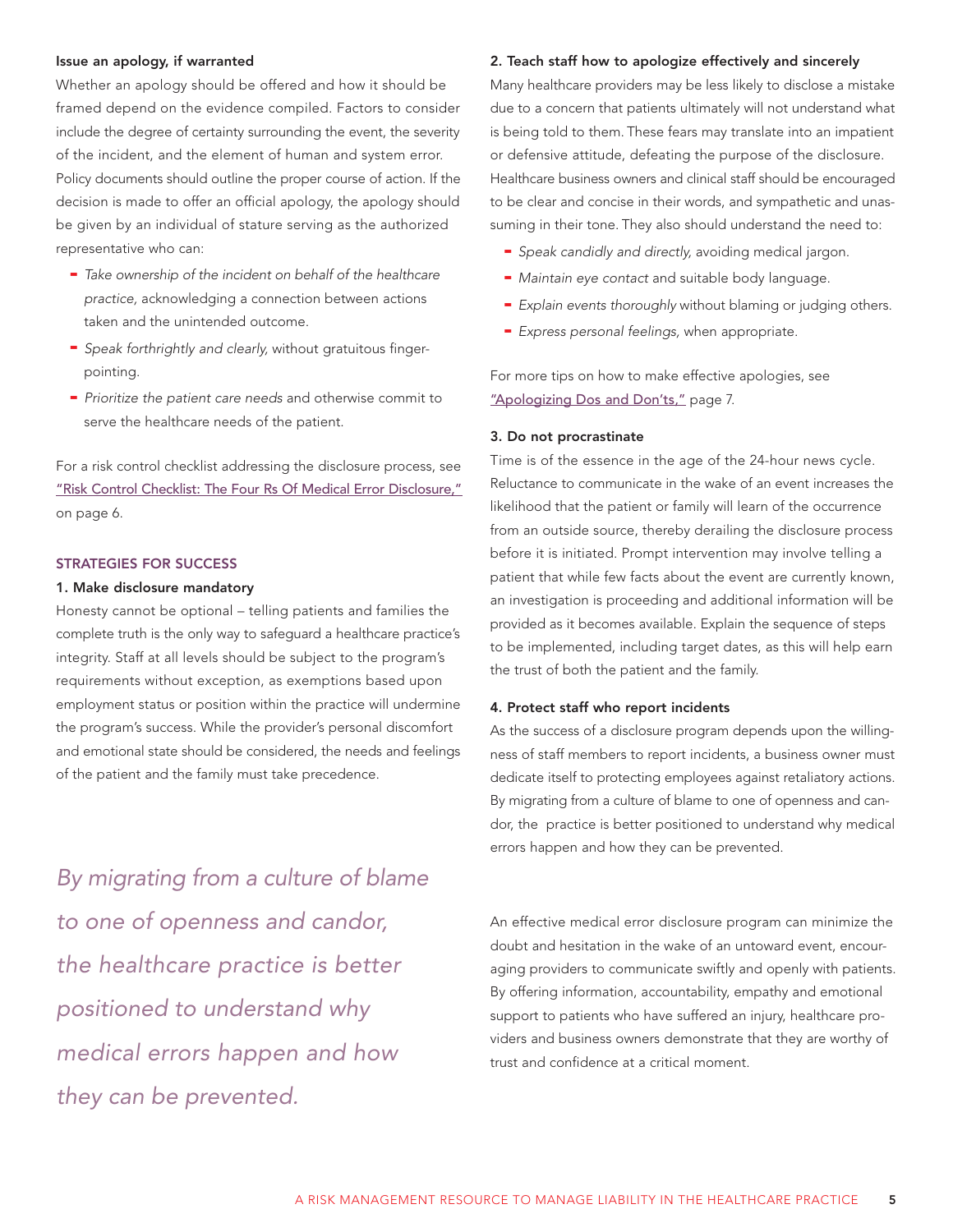# <span id="page-5-0"></span>Risk Control Checklist: The Four Rs Of Medical Error Disclosure

The following risk control checklist is designed to help healthcare business owners gauge their compliance with risk management rec-ommendations in the area of medical error disclosure. For additional risk control tools and information, visit the websites of [CNA](http://www.cna.com/healthcare), [NSO](http://www.nso.com) and **[HPSO](http://www.hpso.com)**.

| <b>RECOMMENDATIONS</b>                                                                                    | <b>YES/NO</b> | <b>COMMENT/ACTIONS PLAN</b> |
|-----------------------------------------------------------------------------------------------------------|---------------|-----------------------------|
| <b>REPORTING</b>                                                                                          |               |                             |
| The event involved one or more of the following:                                                          |               |                             |
| - Actual harm to the patient.                                                                             |               |                             |
| - Potential clinical significance.                                                                        |               |                             |
| - An unexpected safety crisis.                                                                            |               |                             |
| - An outcome differing from anticipated results.                                                          |               |                             |
| The event was reported to a manager or business owner per policy<br>requirements.                         |               |                             |
| A rapid analysis of the sequence of events is conducted and includes critical<br>information in order to: |               |                             |
| - Explain current known facts to the patient/family in a timely manner.                                   |               |                             |
| - Comment on clinical implications of the event.                                                          |               |                             |
| - Apologize for the unexpected nature of the event.                                                       |               |                             |
| - Commit to a comprehensive investigation.                                                                |               |                             |
| <b>REACHING OUT</b>                                                                                       |               |                             |
| A spokesperson is appointed who:                                                                          |               |                             |
| - Demonstrates organizational accountability.                                                             |               |                             |
| - Acknowledges a possible link between actions and outcome.                                               |               |                             |
| - Prioritizes the patient's care needs.                                                                   |               |                             |
| - Outlines follow-up actions.                                                                             |               |                             |
| - Commits to serving the patient's healthcare needs.                                                      |               |                             |
| - Avoids assigning blame or becoming defensive.                                                           |               |                             |
| A meeting is set up between the spokesperson and the patient, family<br>and/or legal representative to:   |               |                             |
| - Report that something unexpected has occurred.                                                          |               |                             |
| - Explain the nature and clinical implications of the event.                                              |               |                             |
| - Describe the actions already taken.                                                                     |               |                             |
| - Acknowledge the patient's/family's feelings.                                                            |               |                             |
| - Offer a sincere "I'm sorry" for the situation.                                                          |               |                             |
| - Promise a swift and thorough investigation.                                                             |               |                             |
| Suspend charges and expenses.                                                                             |               |                             |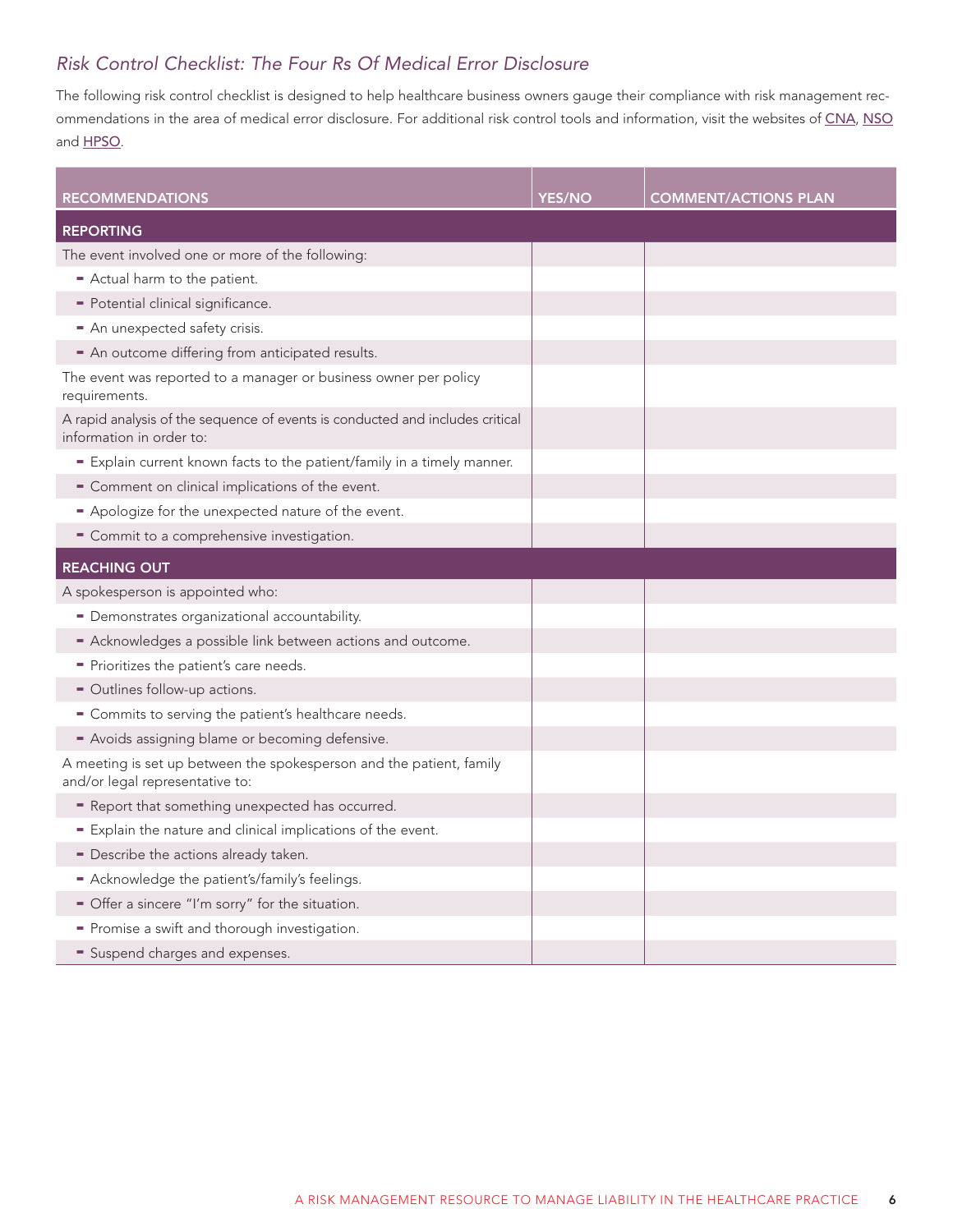| <b>RECOMMENDATIONS</b>                                                                                                                                      | <b>YES/NO</b> | <b>COMMENT/ACTIONS PLAN</b> |
|-------------------------------------------------------------------------------------------------------------------------------------------------------------|---------------|-----------------------------|
| <b>REVIEW</b>                                                                                                                                               |               |                             |
| Personnel are appointed to:                                                                                                                                 |               |                             |
| " Conduct a root cause analysis to identify major factors that triggered<br>the even, as well as any latent errors.                                         |               |                             |
| - Utilize peer review, quality improvement, risk management and safety<br>experts to:                                                                       |               |                             |
| - Understand the event and prior actions fully.                                                                                                             |               |                             |
| - Verify whether the patient's condition was adversely affected<br>by the event.                                                                            |               |                             |
| - Determine whether the care provided was reasonable.                                                                                                       |               |                             |
| - Evaluate the post-event response.                                                                                                                         |               |                             |
| - Identify opportunities for improvement.                                                                                                                   |               |                             |
| <b>RESOLUTION</b>                                                                                                                                           |               |                             |
| A formal meeting is scheduled (following the investigation) with the patient,<br>family and/or legal representative.                                        |               |                             |
| All pertinent findings are imparted at the meeting, including:                                                                                              |               |                             |
| - Proximate cause of the event.                                                                                                                             |               |                             |
| - Known consequences of the event.                                                                                                                          |               |                             |
| System issues that contributed to the mishap.                                                                                                               |               |                             |
| = Steps taken to prevent recurrence, including changes in procedures,<br>resource allocation and monitoring.                                                |               |                             |
| - Parties informed of the event, such as regulatory agencies, accrediting<br>organizations and external review bodies.                                      |               |                             |
| Redress is offered for injuries suffered as a result of substandard care, as<br>well as a copy of the patient healthcare information record (if requested). |               |                             |
| A written account of the meeting is prepared, including:                                                                                                    |               |                             |
| - Who was present at the disclosure meeting?                                                                                                                |               |                             |
| - What was discussed by the participants?                                                                                                                   |               |                             |
| - What was promised by the spokesperson?                                                                                                                    |               |                             |
| - What questions were asked and answered?                                                                                                                   |               |                             |

This tool serves as a reference for organizations seeking to evaluate risk exposures associated with medical error disclosure. The content is not intended to represent a comprehensive listing of all actions needed to<br>addre tool to suit your individual business and patient needs. The information contained herein is not intended to establish any standard of care, serve as professional advice or address the circumstances of any specific entity.